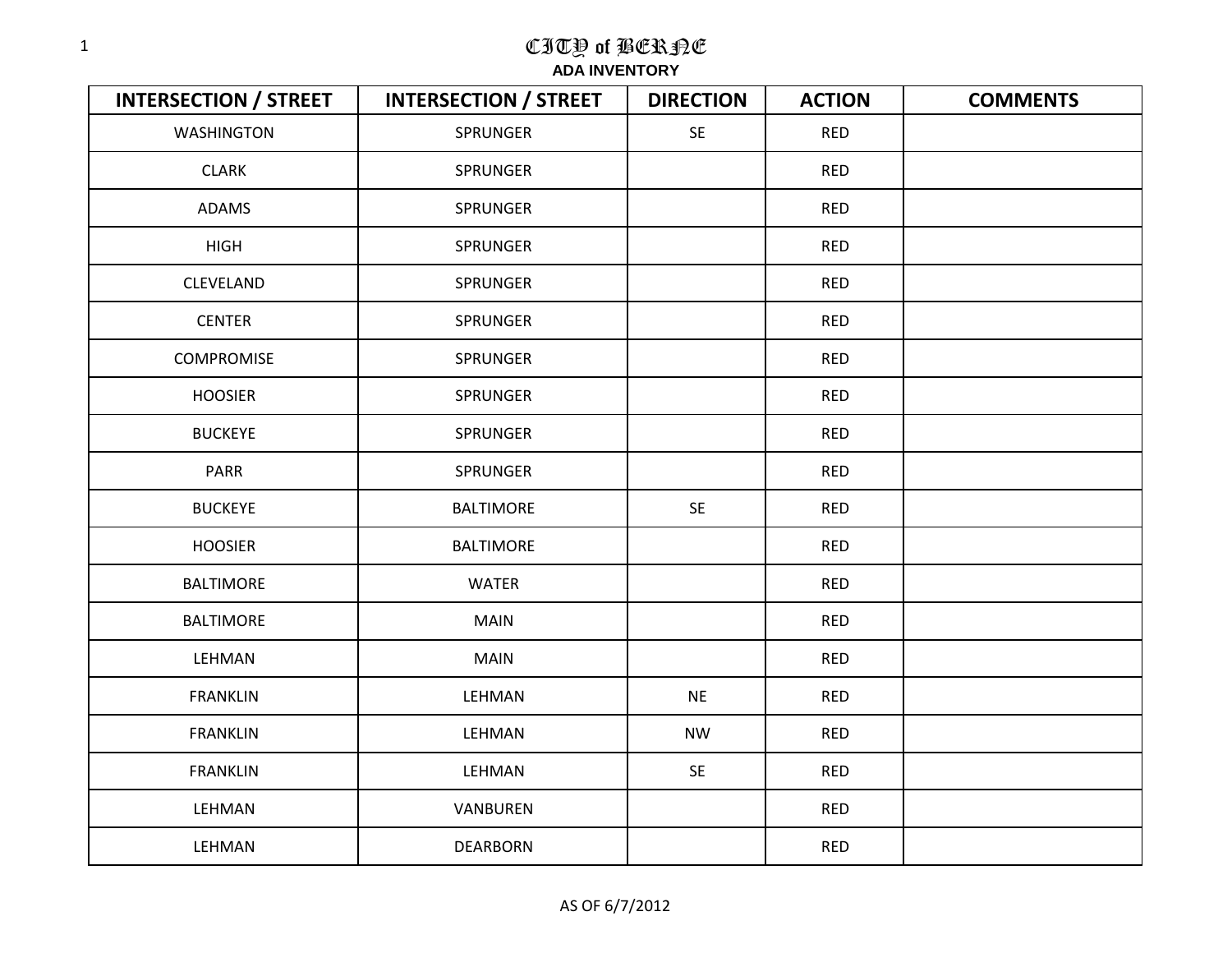| <b>INTERSECTION / STREET</b> | <b>INTERSECTION / STREET</b> | <b>DIRECTION</b> | <b>ACTION</b> | <b>COMMENTS</b> |
|------------------------------|------------------------------|------------------|---------------|-----------------|
| <b>INDIANA</b>               | <b>POPLAR</b>                |                  | <b>RED</b>    |                 |
| <b>INDIANA</b>               | <b>DEARBORN</b>              |                  | <b>RED</b>    |                 |
| <b>INDIANA</b>               | VANBUREN                     |                  | <b>RED</b>    |                 |
| <b>INDIANA</b>               | <b>FRANKLIN</b>              | <b>NE</b>        | <b>RED</b>    |                 |
| <b>INDIANA</b>               | <b>FRANKLIN</b>              | SW               | <b>RED</b>    |                 |
| <b>INDIANA</b>               | <b>FRANKLIN</b>              | SE               | <b>RED</b>    |                 |
| <b>INDIANA</b>               | <b>MAIN</b>                  |                  | <b>RED</b>    |                 |
| COLUMBIA                     | <b>WATER</b>                 |                  | <b>RED</b>    |                 |
| COLUMBIA                     | <b>HOOSIER</b>               |                  | <b>RED</b>    |                 |
| COLUMBIA                     | <b>HARRISON</b>              | <b>NE</b>        | <b>RED</b>    |                 |
| <b>HARRISON</b>              | <b>BUCKEYE</b>               | <b>NW</b>        | <b>RED</b>    |                 |
| <b>HARRISON</b>              | <b>HOOSIER</b>               | <b>NE</b>        | <b>RED</b>    |                 |
| <b>HARRISON</b>              | <b>HOOSIER</b>               | SE               | <b>RED</b>    |                 |
| <b>HARRISON</b>              | <b>WATER</b>                 |                  | <b>RED</b>    |                 |
| <b>HARRISON</b>              | <b>FRANKLIN</b>              |                  | <b>RED</b>    |                 |
| <b>HARRISON</b>              | VANBUREN                     |                  | <b>RED</b>    |                 |
| <b>HARRISON</b>              | WABASH                       | <b>NE</b>        | <b>RED</b>    |                 |
| <b>HARRISON</b>              | <b>DEARBORN</b>              |                  | <b>RED</b>    |                 |
| <b>HARRISON</b>              | <b>DEARBORN</b>              |                  | <b>RED</b>    |                 |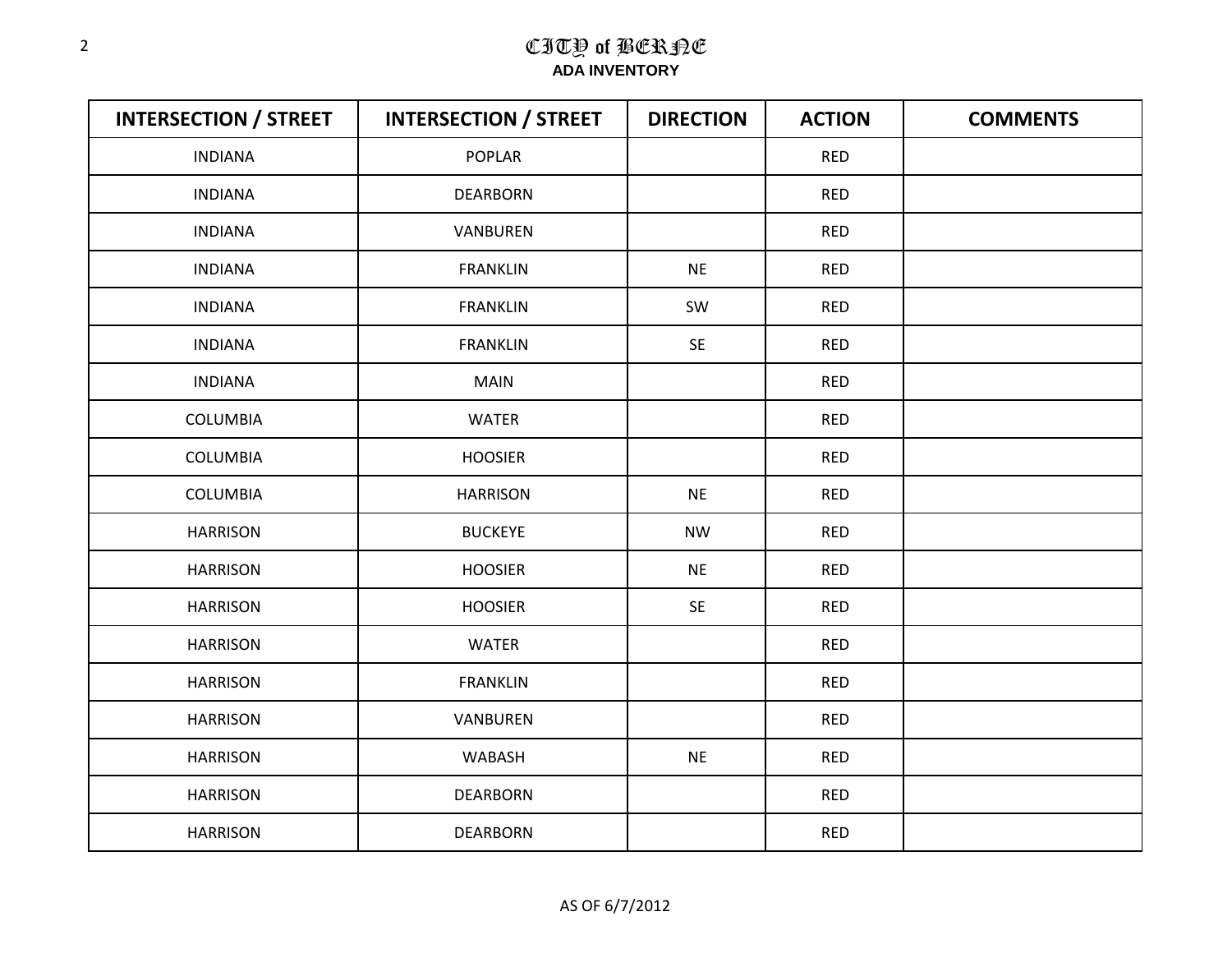| <b>INTERSECTION / STREET</b> | <b>INTERSECTION / STREET</b> | <b>DIRECTION</b> | <b>ACTION</b> | <b>COMMENTS</b> |
|------------------------------|------------------------------|------------------|---------------|-----------------|
| 27                           | VANBUREN                     |                  | <b>RED</b>    |                 |
| 27                           | VANBUREN                     |                  | <b>RED</b>    |                 |
| 27                           | VANBUREN                     |                  | <b>RED</b>    |                 |
| NUSSBAUM                     | <b>CENTER</b>                | <b>SE</b>        | <b>RED</b>    |                 |
| LANE                         | <b>CENTER</b>                | <b>SE</b>        | <b>RED</b>    |                 |
| LANE                         | <b>CLARK</b>                 | <b>NE</b>        | <b>RED</b>    |                 |
| LANE                         | <b>CLARK</b>                 | <b>NW</b>        | <b>RED</b>    |                 |
| NUSSBAUM                     | <b>CLARK</b>                 | <b>NE</b>        | <b>RED</b>    |                 |
| NUSSBAUM                     | <b>CLARK</b>                 | <b>NW</b>        | <b>RED</b>    |                 |
| <b>LINN GROVE</b>            | <b>CLARK</b>                 | SE               | <b>RED</b>    |                 |
| <b>LINN GROVE</b>            | <b>CLARK</b>                 | SW               | <b>RED</b>    |                 |
| <b>LINN GROVE</b>            | <b>WATER</b>                 | SW               | <b>RED</b>    |                 |
| <b>LINN GROVE</b>            | <b>WATER</b>                 | <b>NW</b>        | <b>RED</b>    |                 |
| <b>LINN GROVE</b>            | <b>FRANKLIN</b>              | <b>NE</b>        | <b>RED</b>    |                 |
| <b>LINN GROVE</b>            | <b>FRANKLIN</b>              | <b>NW</b>        | <b>RED</b>    |                 |
| <b>LINN GROVE</b>            | <b>FRANKLIN</b>              | SW               | <b>RED</b>    |                 |
| <b>LINN GROVE</b>            | VANBUREN                     | <b>NE</b>        | <b>RED</b>    |                 |
| <b>LINN GROVE</b>            | VANBUREN                     | <b>SE</b>        | <b>RED</b>    |                 |
| <b>LINN GROVE</b>            | VANBUREN                     | <b>NW</b>        | <b>RED</b>    |                 |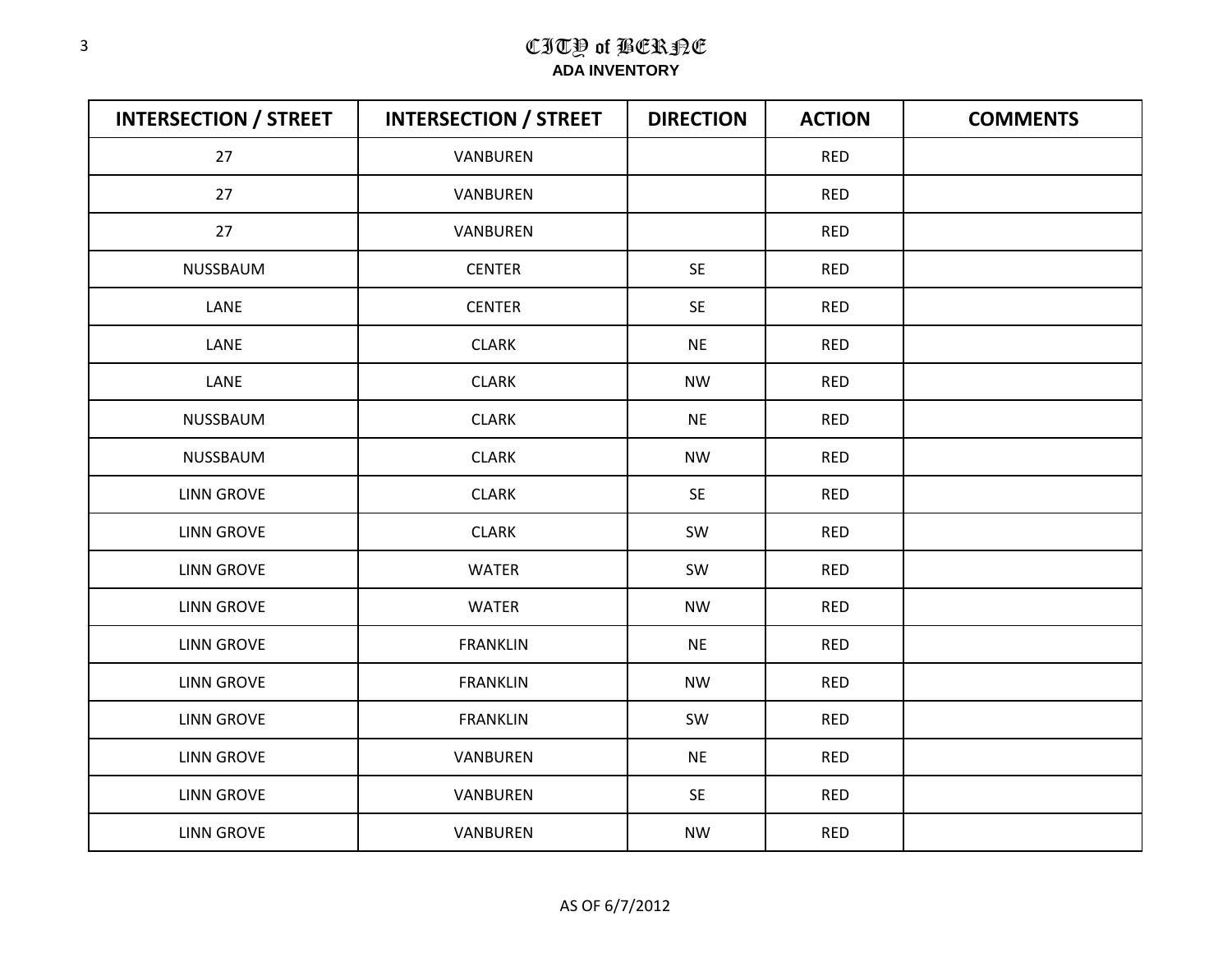| <b>INTERSECTION / STREET</b> | <b>INTERSECTION / STREET</b> | <b>DIRECTION</b> | <b>ACTION</b> | <b>COMMENTS</b> |
|------------------------------|------------------------------|------------------|---------------|-----------------|
| <b>PORTLAND</b>              | <b>CLARK</b>                 | SE               | <b>RED</b>    |                 |
| PORTLAND                     | <b>CLARK</b>                 | SW               | <b>RED</b>    |                 |
| <b>ALUMNI</b>                | <b>WATER</b>                 | <b>NW</b>        | <b>RED</b>    |                 |
| <b>BROWN</b>                 | <b>MAIN</b>                  | <b>SE</b>        | <b>RED</b>    |                 |
| <b>BROWN</b>                 | <b>MAIN</b>                  | SW               | <b>RED</b>    |                 |
| <b>BROWN</b>                 | <b>FRANKLIN</b>              | <b>NE</b>        | <b>RED</b>    |                 |
| <b>BROWN</b>                 | <b>FRANKLIN</b>              | <b>SE</b>        | <b>RED</b>    |                 |
| <b>BROWN</b>                 | VANBUREN                     | SE               | <b>RED</b>    |                 |
| <b>BROWN</b>                 | VANBUREN                     | <b>NE</b>        | <b>RED</b>    |                 |
| <b>MONROE</b>                | <b>WATER</b>                 | <b>NW</b>        | <b>RED</b>    |                 |
| <b>WELTY</b>                 | <b>BERNE</b>                 | <b>NE</b>        | <b>RED</b>    |                 |
| <b>WELTY</b>                 | <b>BERNE</b>                 | <b>NW</b>        | <b>RED</b>    |                 |
| CLEVELAND                    | <b>JACKSON</b>               |                  | <b>RED</b>    |                 |
| <b>COMPROMISE</b>            | <b>WELTY</b>                 | SW               | <b>RED</b>    |                 |
| MAPLE                        | <b>JACKSON</b>               | <b>SE</b>        | <b>RED</b>    |                 |
| <b>WATER</b>                 | <b>JACKSON</b>               | SE               | <b>RED</b>    |                 |
| <b>WATER</b>                 | <b>JACKSON</b>               | SW               | <b>RED</b>    |                 |
| <b>WATER</b>                 | <b>JACKSON</b>               | <b>NE</b>        | <b>RED</b>    |                 |
| <b>REUSSER</b>               | <b>MAIN</b>                  | <b>NW</b>        | <b>RED</b>    |                 |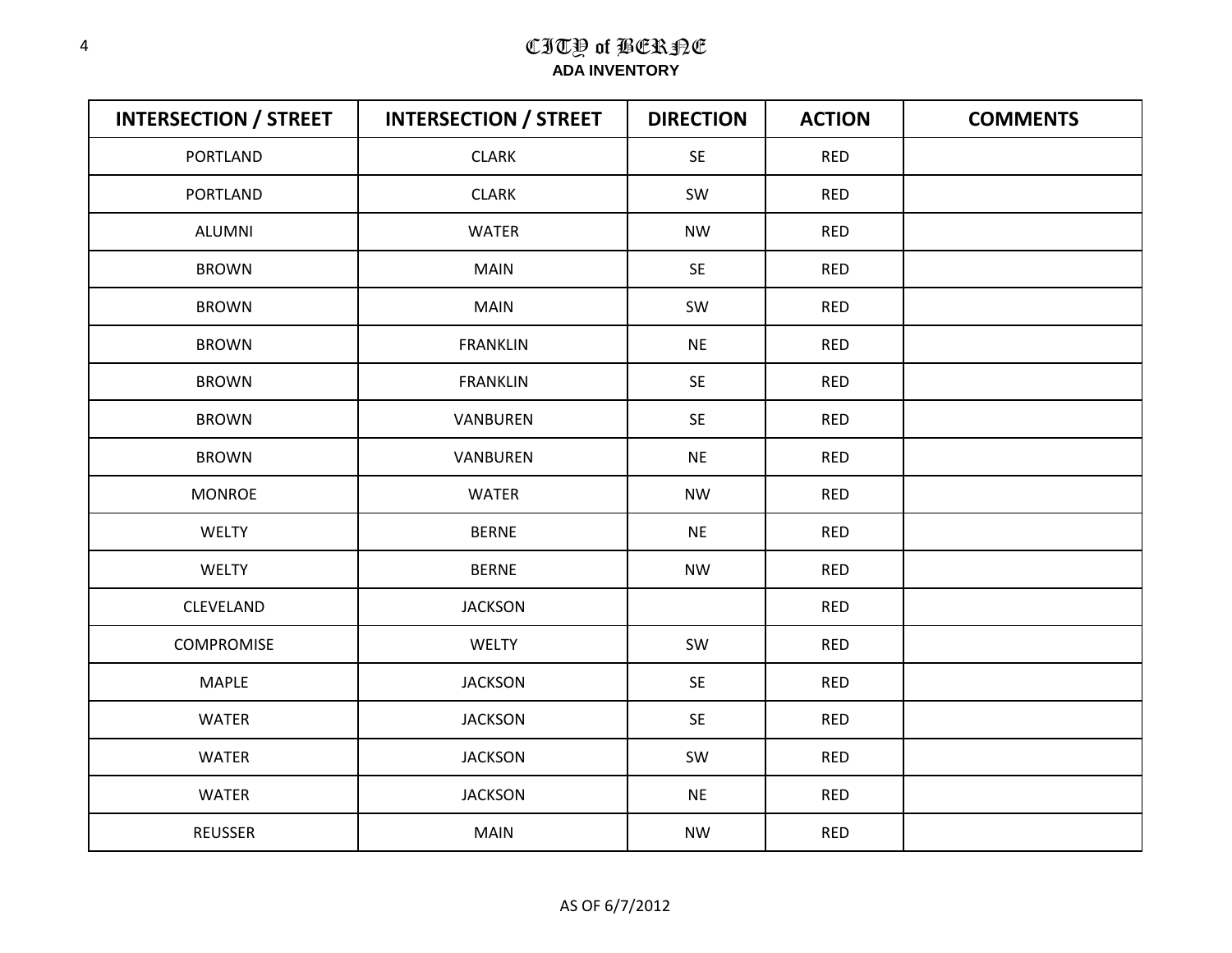| <b>INTERSECTION / STREET</b> | <b>INTERSECTION / STREET</b> | <b>DIRECTION</b> | <b>ACTION</b> | <b>COMMENTS</b> |
|------------------------------|------------------------------|------------------|---------------|-----------------|
| <b>SHORT</b>                 | <b>MAIN</b>                  | SE               | <b>RED</b>    |                 |
| <b>SHORT</b>                 | <b>MAIN</b>                  | SW               | <b>RED</b>    |                 |
| FRANZ                        | <b>MAIN</b>                  | <b>NW</b>        | <b>RED</b>    |                 |
| FRANZ                        | <b>MAIN</b>                  | <b>NE</b>        | <b>RED</b>    |                 |
| <b>JACKSON</b>               | <b>MAIN</b>                  | <b>NE</b>        | <b>RED</b>    |                 |
| <b>JACKSON</b>               | <b>MAIN</b>                  | <b>NW</b>        | <b>RED</b>    |                 |
| <b>JACKSON</b>               | MAIN                         | <b>SE</b>        | <b>RED</b>    |                 |
| <b>JACKSON</b>               | <b>MAIN</b>                  | SW               | <b>RED</b>    |                 |
| <b>CALIFORNIA</b>            | <b>FRANKLIN</b>              | <b>NE</b>        | <b>RED</b>    |                 |
| CALIFORNIA                   | <b>FRANKLIN</b>              | <b>NW</b>        | <b>RED</b>    |                 |
| OREGON                       | <b>FRANKLIN</b>              | <b>NE</b>        | <b>RED</b>    |                 |
| OREGON                       | <b>FRANKLIN</b>              | <b>NW</b>        | <b>RED</b>    |                 |
| <b>BEHRING</b>               | <b>WATER</b>                 | <b>NE</b>        | <b>RED</b>    |                 |
| <b>BEHRING</b>               | <b>WATER</b>                 | <b>NW</b>        | <b>RED</b>    |                 |
| <b>BEHRING</b>               | WATER                        | <b>SE</b>        | <b>RED</b>    |                 |
| <b>BEHRING</b>               | <b>WATER</b>                 | SW               | <b>RED</b>    |                 |
| <b>BEHRING</b>               | ADAMS                        | <b>NW</b>        | <b>RED</b>    |                 |
| <b>BEHRING</b>               | ADAMS                        | SW               | <b>RED</b>    |                 |
| <b>BEHRING</b>               | <b>BERNE</b>                 | <b>NE</b>        | <b>RED</b>    |                 |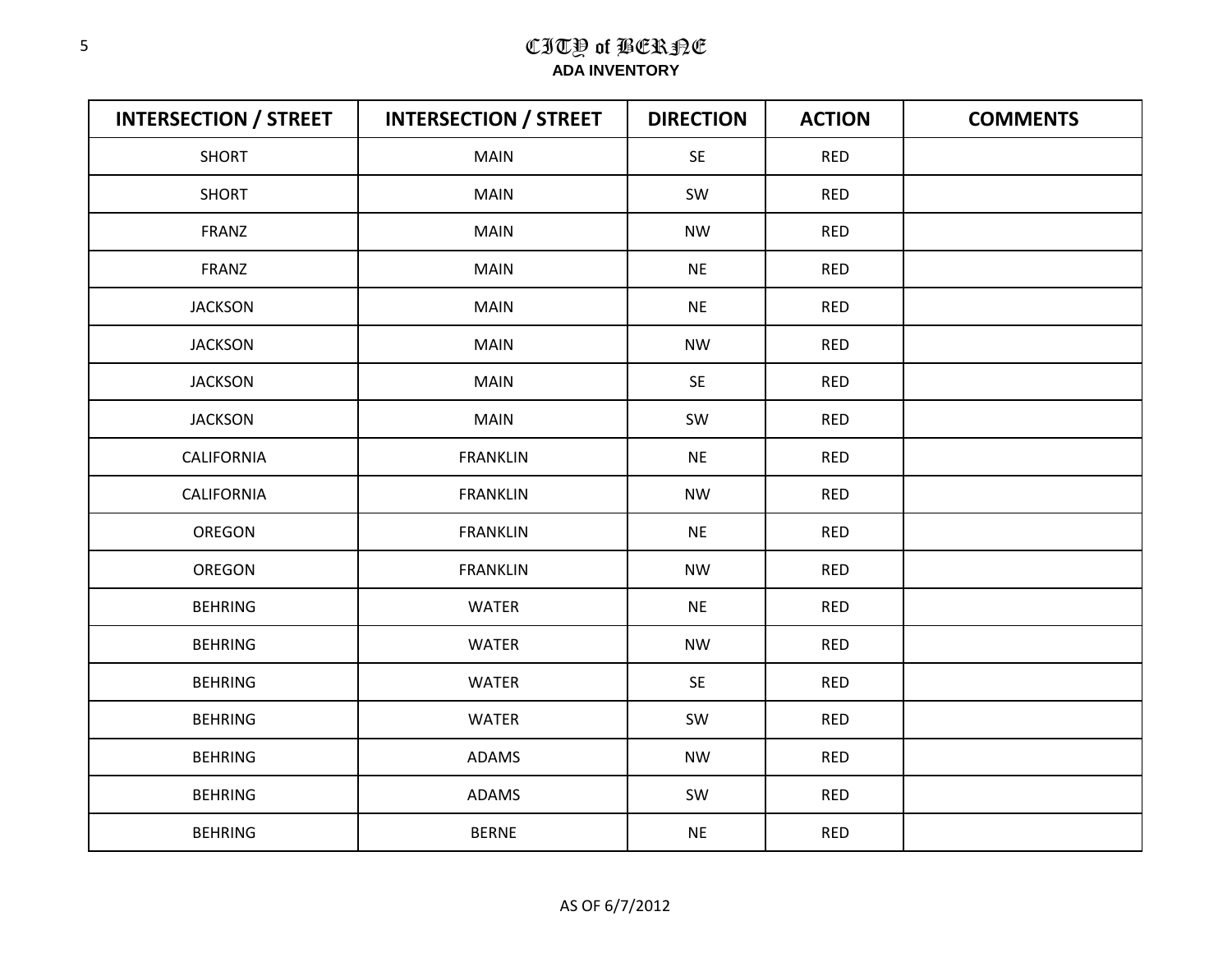| <b>INTERSECTION / STREET</b> | <b>INTERSECTION / STREET</b> | <b>DIRECTION</b> | <b>ACTION</b> | <b>COMMENTS</b> |
|------------------------------|------------------------------|------------------|---------------|-----------------|
| <b>JEFFERSON</b>             | <b>PARR</b>                  | <b>SE</b>        | <b>RED</b>    |                 |
| <b>JEFFERSON</b>             | PARR                         | SW               | <b>RED</b>    |                 |
| <b>WASHINGTON</b>            | <b>JEFFERSON</b>             | SE               | <b>RED</b>    |                 |
| <b>FRANKLIN</b>              | <b>JEFFERSON</b>             |                  | <b>RED</b>    |                 |
| VANBUREN                     | <b>JEFFERSON</b>             |                  | <b>RED</b>    |                 |
| <b>JEFFERSON</b>             | <b>FULTON</b>                |                  | <b>RED</b>    |                 |
| <b>FULTON</b>                | WABASH                       |                  | <b>RED</b>    |                 |
| <b>HENDRICKS</b>             | PARK AVE.                    | <b>NE</b>        | <b>RED</b>    |                 |
| <b>HENDRICKS</b>             | <b>POPLAR</b>                | <b>NW</b>        | <b>RED</b>    |                 |
| <b>HENDRICKS</b>             | <b>POPLAR</b>                | <b>SE</b>        | <b>RED</b>    |                 |
| <b>HENDRICKS</b>             | <b>POPLAR</b>                | SW               | <b>RED</b>    |                 |
| <b>HENDRICKS</b>             | <b>DEARBORN</b>              |                  | <b>RED</b>    |                 |
| <b>HENDRICKS</b>             | <b>BRYAN</b>                 | <b>NE</b>        | <b>RED</b>    |                 |
| <b>HENDRICKS</b>             | <b>BRYAN</b>                 | <b>NW</b>        | <b>RED</b>    |                 |
| <b>HENDRICKS</b>             | <b>BRYAN</b>                 | SE               | <b>RED</b>    |                 |
| <b>HENDRICKS</b>             | WABASH                       |                  | <b>RED</b>    |                 |
| <b>HENDRICKS</b>             | VANBUREN                     |                  | <b>RED</b>    |                 |
| <b>HENDRICKS</b>             | <b>FRANKLIN</b>              |                  | <b>RED</b>    |                 |
| <b>HENDRICKS</b>             | <b>FRANKLIN</b>              |                  | <b>RED</b>    |                 |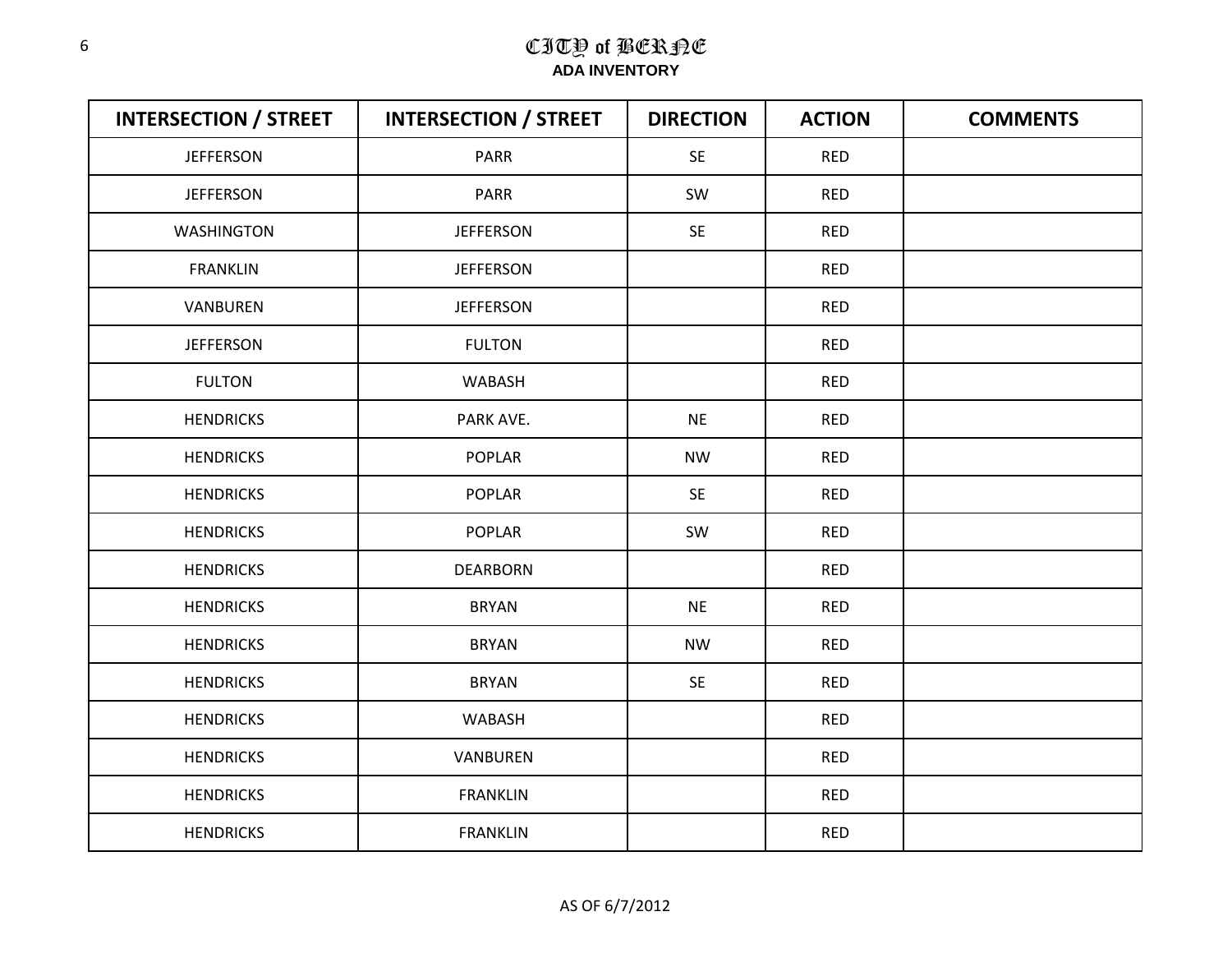| <b>INTERSECTION / STREET</b> | <b>INTERSECTION / STREET</b> | <b>DIRECTION</b> | <b>ACTION</b> | <b>COMMENTS</b> |
|------------------------------|------------------------------|------------------|---------------|-----------------|
| <b>HENDRICKS</b>             | <b>MAIN</b>                  |                  | <b>RED</b>    |                 |
| SPRUNGER                     | <b>MAIN</b>                  |                  | <b>RED</b>    |                 |
| <b>BALTIMORE</b>             | COMPROMISE                   |                  | YELLOW        |                 |
| <b>CENTER</b>                | <b>BALTIMORE</b>             |                  | YELLOW        |                 |
| <b>HIGH</b>                  | <b>BALTIMORE</b>             | SW               | YELLOW        |                 |
| <b>HIGH</b>                  | <b>BALTIMORE</b>             | <b>NE</b>        | YELLOW        |                 |
| <b>BALTIMORE</b>             | <b>CLARK</b>                 |                  | YELLOW        |                 |
| LEHMAN                       | WABASH                       |                  | YELLOW        |                 |
| LEHMAN                       | <b>BRYAN</b>                 | <b>NW</b>        | YELLOW        |                 |
| LEHMAN                       | <b>BRYAN</b>                 | SE               | YELLOW        |                 |
| LEHMAN                       | <b>POPLAR</b>                | <b>NW</b>        | YELLOW        |                 |
| LEHMAN                       | <b>POPLAR</b>                | SE               | YELLOW        |                 |
| LEHMAN                       | <b>POPLAR</b>                | SW               | YELLOW        |                 |
| LEHMAN                       | <b>PARK</b>                  |                  | YELLOW        |                 |
| LEHMAN                       | <b>PARK</b>                  |                  | YELLOW        |                 |
| PARK                         | <b>INDIANA</b>               |                  | YELLOW        |                 |
| <b>INDIANA</b>               | <b>BRYAN</b>                 | <b>SE</b>        | YELLOW        |                 |
| <b>INDIANA</b>               | <b>BRYAN</b>                 | <b>NW</b>        | YELLOW        |                 |
| <b>INDIANA</b>               | WABASH                       |                  | YELLOW        |                 |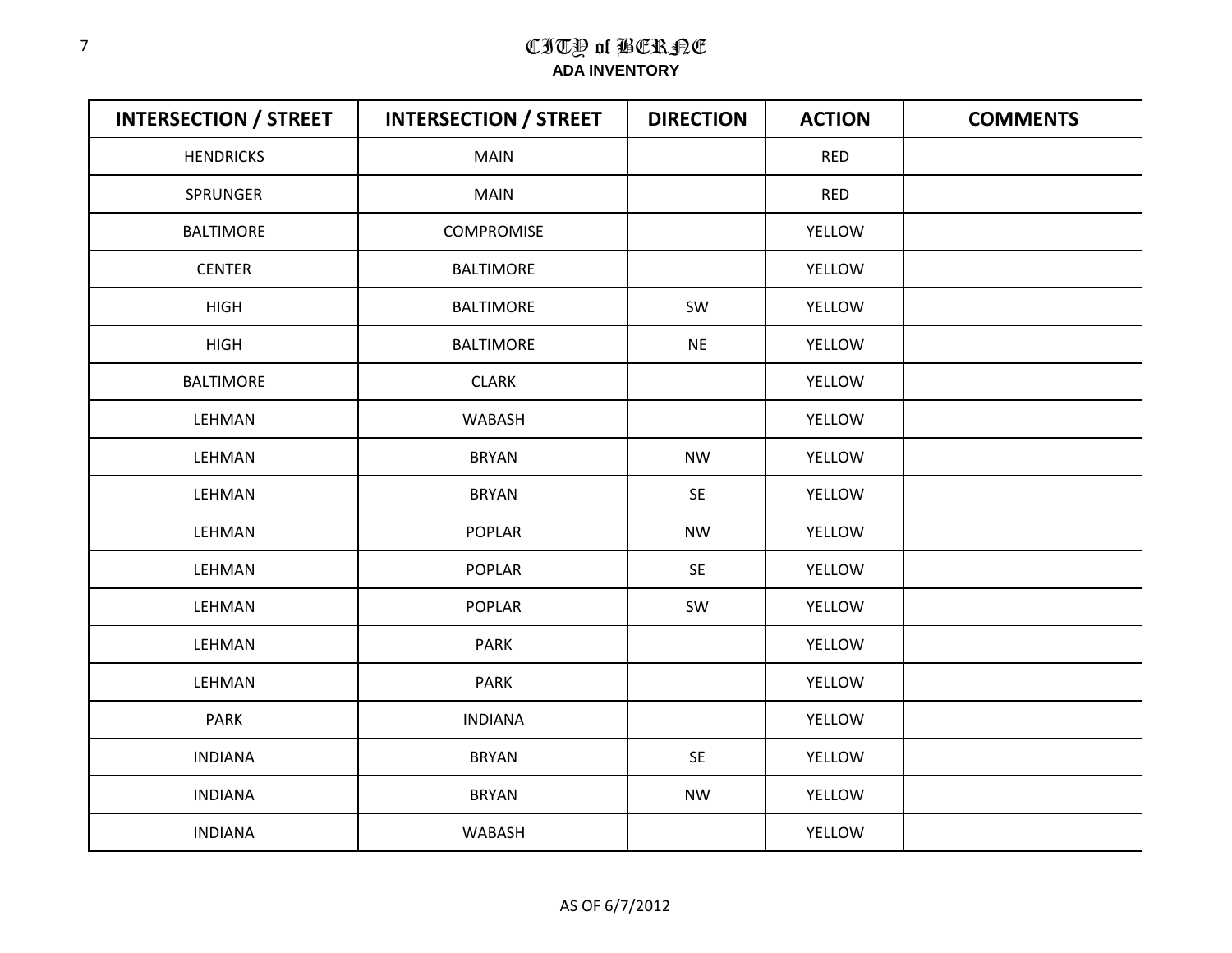| <b>INTERSECTION / STREET</b> | <b>INTERSECTION / STREET</b> | <b>DIRECTION</b> | <b>ACTION</b> | <b>COMMENTS</b>               |
|------------------------------|------------------------------|------------------|---------------|-------------------------------|
| <b>COLUMBIA</b>              | <b>MAIN</b>                  |                  | YELLOW        |                               |
| <b>COLUMBIA</b>              | <b>CLARK</b>                 |                  | YELLOW        |                               |
| <b>COLUMBIA</b>              | <b>HIGH</b>                  |                  | <b>YELLOW</b> |                               |
| COLUMBIA                     | <b>CENTER</b>                |                  | YELLOW        |                               |
| <b>COLUMBIA</b>              | <b>COMPROMISE</b>            | <b>NE</b>        | <b>YELLOW</b> |                               |
| <b>COLUMBIA</b>              | <b>COMPROMISE</b>            | SW               | <b>YELLOW</b> |                               |
| <b>COLUMBIA</b>              | <b>COMPROMISE</b>            | <b>SE</b>        | YELLOW        |                               |
| <b>HARRISON</b>              | <b>COMPROMISE</b>            | SW               | YELLOW        |                               |
| <b>HARRISON</b>              | <b>COMPROMISE</b>            | <b>SE</b>        | YELLOW        |                               |
| <b>HARRISON</b>              | <b>CENTER</b>                |                  | YELLOW        |                               |
| <b>HARRISON</b>              | <b>HIGH</b>                  | <b>SE</b>        | YELLOW        |                               |
| <b>HARRISON</b>              | <b>HIGH</b>                  | <b>NE</b>        | YELLOW        | Matt Liter finished Fall 2012 |
| <b>HARRISON</b>              | <b>HIGH</b>                  | <b>NW</b>        | YELLOW        |                               |
| <b>HARRISON</b>              | <b>CLARK</b>                 |                  | YELLOW        |                               |
| 27                           | <b>CLARK</b>                 |                  | <b>YELLOW</b> |                               |
| 27                           | <b>HIGH</b>                  |                  | YELLOW        |                               |
| 27                           | <b>HIGH</b>                  |                  | YELLOW        |                               |
| 27                           | <b>HIGH</b>                  |                  | YELLOW        |                               |
| 27                           | <b>CENTER</b>                |                  | YELLOW        |                               |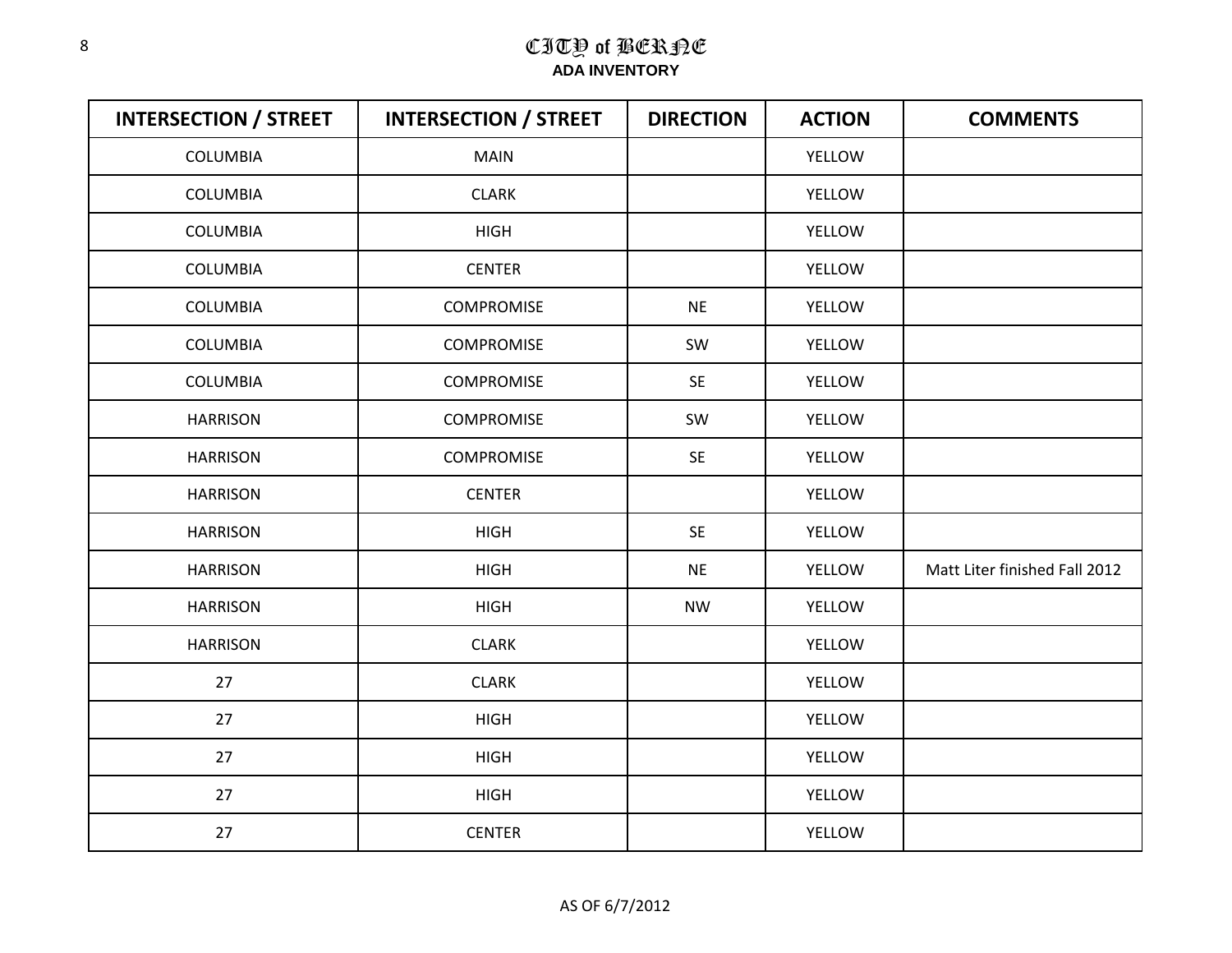| <b>INTERSECTION / STREET</b> | <b>INTERSECTION / STREET</b> | <b>DIRECTION</b> | <b>ACTION</b> | <b>COMMENTS</b> |
|------------------------------|------------------------------|------------------|---------------|-----------------|
| 27                           | <b>CENTER</b>                |                  | YELLOW        |                 |
| LANE                         | <b>HIGH</b>                  | <b>NE</b>        | YELLOW        |                 |
| NUSSBAUM                     | <b>HIGH</b>                  | <b>NE</b>        | YELLOW        |                 |
| NUSSBAUM                     | <b>HIGH</b>                  | <b>NW</b>        | <b>YELLOW</b> |                 |
| NUSSBAUM                     | <b>HIGH</b>                  | SE               | <b>YELLOW</b> |                 |
| NUSSBAUM                     | <b>HIGH</b>                  | SW               | <b>YELLOW</b> |                 |
| PORTLAND                     | <b>FRANKLIN</b>              | <b>NE</b>        | <b>YELLOW</b> |                 |
| PORTLAND                     | <b>FRANKLIN</b>              | <b>NW</b>        | YELLOW        |                 |
| PORTLAND                     | <b>FRANKLIN</b>              | SE               | YELLOW        |                 |
| PORTLAND                     | <b>FRANKLIN</b>              | SW               | YELLOW        |                 |
| <b>PORTLAND</b>              | <b>WATER</b>                 | SW               | YELLOW        |                 |
| <b>PORTLAND</b>              | <b>WATER</b>                 | <b>NW</b>        | <b>YELLOW</b> |                 |
| PORTLAND                     | <b>WATER</b>                 | <b>NE</b>        | YELLOW        |                 |
| <b>SCHUG</b>                 | <b>CLARK</b>                 | <b>NE</b>        | <b>YELLOW</b> |                 |
| <b>SCHUG</b>                 | <b>CLARK</b>                 | <b>NW</b>        | YELLOW        |                 |
| <b>SCHUG</b>                 | <b>CLARK</b>                 | SE               | YELLOW        |                 |
| <b>SCHUG</b>                 | <b>CLARK</b>                 | SW               | YELLOW        |                 |
| <b>ALUMNI</b>                | <b>CLARK</b>                 | <b>SE</b>        | YELLOW        |                 |
| <b>ALUMNI</b>                | <b>CLARK</b>                 | SW               | YELLOW        |                 |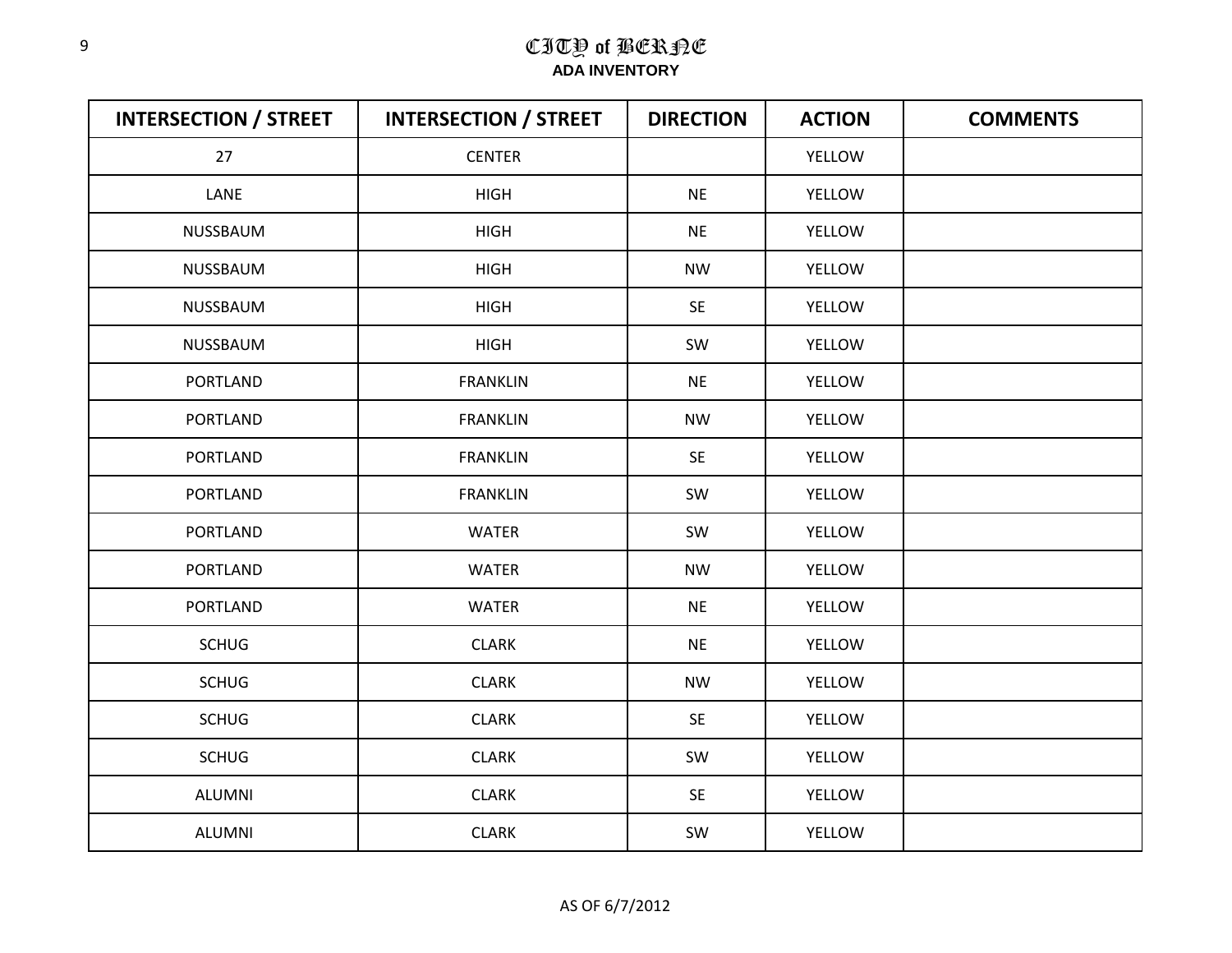| <b>INTERSECTION / STREET</b> | <b>INTERSECTION / STREET</b> | <b>DIRECTION</b> | <b>ACTION</b> | <b>COMMENTS</b> |
|------------------------------|------------------------------|------------------|---------------|-----------------|
| <b>CLARK</b>                 | 150 WEST                     | SE               | YELLOW        |                 |
| <b>VILLAGE WAY</b>           | <b>MAIN</b>                  | SW               | YELLOW        |                 |
| <b>VILLAGE WAY</b>           | PARKWAY                      | <b>NW</b>        | <b>YELLOW</b> |                 |
| <b>VILLAGE WAY</b>           | SOUDASTRASSE                 | SW               | <b>YELLOW</b> |                 |
| <b>VILLAGE WAY</b>           | SOUDASTRASSE                 | <b>NW</b>        | YELLOW        |                 |
| <b>VILLAGE WAY</b>           | YODERSTRASSE                 | <b>NW</b>        | YELLOW        |                 |
| <b>VILLAGE WAY</b>           | YODERSTRASSE                 | SW               | YELLOW        |                 |
| <b>VILLAGE WAY</b>           | HAUPTSRASSE                  | SW               | YELLOW        |                 |
| <b>VILLAGE WAY</b>           | HAUPTSRASSE                  | <b>NW</b>        | YELLOW        |                 |
| <b>VILLAGE WAY</b>           | <b>STUCKISTRASSE</b>         | <b>NW</b>        | YELLOW        |                 |
| <b>VILLAGE WAY</b>           | <b>STUCKISTRASSE</b>         | SW               | YELLOW        |                 |
| <b>HILTY</b>                 | <b>FRANKLIN</b>              | <b>NE</b>        | YELLOW        |                 |
| <b>HILTY</b>                 | <b>FRANKLIN</b>              | <b>NW</b>        | YELLOW        |                 |
| <b>HILTY</b>                 | <b>FRANKLIN</b>              | <b>SE</b>        | YELLOW        |                 |
| <b>HILTY</b>                 | <b>FRANKLIN</b>              | SW               | YELLOW        |                 |
| <b>HILTY</b>                 | <b>MAIN</b>                  | <b>SE</b>        | YELLOW        |                 |
| <b>HILTY</b>                 | <b>MAIN</b>                  | SW               | YELLOW        |                 |
| <b>MONROE</b>                | <b>MAIN</b>                  | <b>NE</b>        | YELLOW        |                 |
| <b>MONROE</b>                | <b>MAIN</b>                  | <b>NW</b>        | YELLOW        |                 |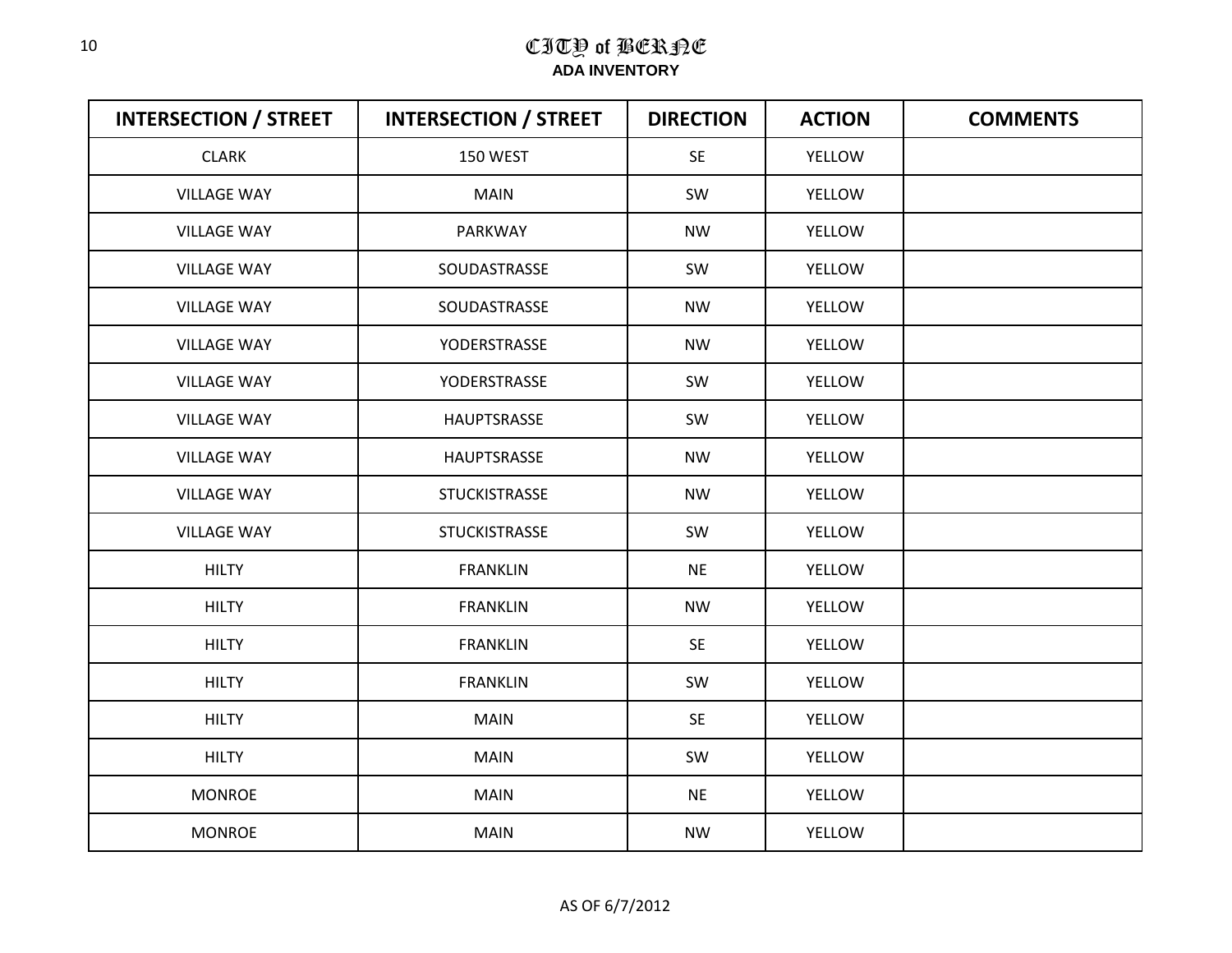| <b>INTERSECTION / STREET</b> | <b>INTERSECTION / STREET</b> | <b>DIRECTION</b> | <b>ACTION</b> | <b>COMMENTS</b> |
|------------------------------|------------------------------|------------------|---------------|-----------------|
| <b>MONROE</b>                | <b>MAPLE</b>                 | SE               | YELLOW        |                 |
| FRANZ                        | <b>WATER</b>                 | <b>NW</b>        | YELLOW        |                 |
| <b>FRANZ</b>                 | <b>WATER</b>                 | SW               | <b>YELLOW</b> |                 |
| <b>REUSSER</b>               | <b>WATER</b>                 | <b>NW</b>        | YELLOW        |                 |
| <b>REUSSER</b>               | <b>WATER</b>                 | SW               | <b>YELLOW</b> |                 |
| <b>OREGON</b>                | <b>MAIN</b>                  | SW               | <b>YELLOW</b> |                 |
| OREGON                       | MAIN                         | SE               | YELLOW        |                 |
| CALIFORNIA                   | <b>MAIN</b>                  | <b>SE</b>        | YELLOW        |                 |
| <b>CALIFORNIA</b>            | <b>MAIN</b>                  | SW               | YELLOW        |                 |
| <b>FRANKLIN</b>              | <b>JACKSON</b>               | <b>NE</b>        | YELLOW        |                 |
| <b>FRANKLIN</b>              | <b>JACKSON</b>               | <b>NW</b>        | YELLOW        |                 |
| <b>BEHRING</b>               | <b>MAIN</b>                  | <b>NE</b>        | YELLOW        |                 |
| <b>BEHRING</b>               | <b>MAIN</b>                  | <b>NW</b>        | <b>YELLOW</b> |                 |
| <b>BUCKEYE</b>               | <b>JEFFERSON</b>             | <b>NE</b>        | YELLOW        |                 |
| <b>BUCKEYE</b>               | <b>JEFFERSON</b>             | <b>NW</b>        | YELLOW        |                 |
| <b>BUCKEYE</b>               | <b>JEFFERSON</b>             | SE               | YELLOW        |                 |
| <b>BUCKEYE</b>               | <b>JEFFERSON</b>             | SW               | YELLOW        |                 |
| <b>HOOSIER</b>               | <b>JEFFERSON</b>             | <b>NE</b>        | YELLOW        |                 |
| <b>HOOSIER</b>               | <b>JEFFERSON</b>             | <b>NW</b>        | YELLOW        |                 |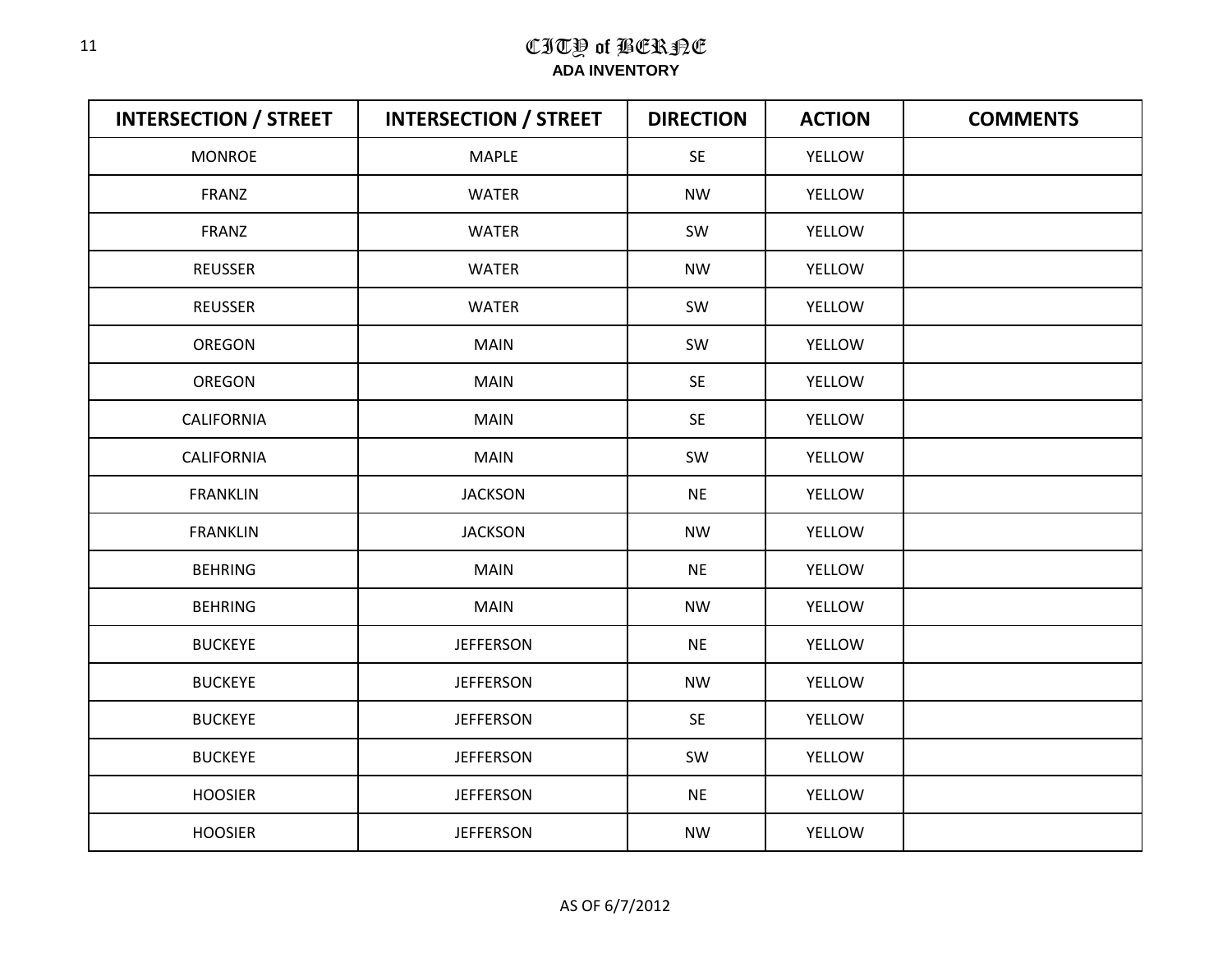| <b>INTERSECTION / STREET</b> | <b>INTERSECTION / STREET</b> | <b>DIRECTION</b> | <b>ACTION</b> | <b>COMMENTS</b> |
|------------------------------|------------------------------|------------------|---------------|-----------------|
| <b>HOOSIER</b>               | <b>JEFFERSON</b>             | <b>SE</b>        | <b>YELLOW</b> |                 |
| <b>HOOSIER</b>               | <b>JEFFERSON</b>             | SW               | YELLOW        |                 |
| <b>COMPROMISE</b>            | <b>JEFFERSON</b>             | SW               | YELLOW        |                 |
| <b>COMPROMISE</b>            | <b>JEFFERSON</b>             | SE               | YELLOW        |                 |
| CLEVELAND                    | <b>JEFFERSON</b>             |                  | YELLOW        |                 |
| ADAMS                        | <b>JEFFERSON</b>             |                  | YELLOW        |                 |
| <b>JEFFERSON</b>             | <b>WATER</b>                 |                  | YELLOW        |                 |
| <b>JEFFERSON</b>             | <b>MAIN</b>                  |                  | YELLOW        |                 |
| <b>FULTON</b>                | <b>MAIN</b>                  |                  | YELLOW        |                 |
| <b>FULTON</b>                | <b>WATER</b>                 |                  | YELLOW        |                 |
| <b>FULTON</b>                | <b>DEARBORN</b>              |                  | YELLOW        |                 |
| <b>HENDRICKS</b>             | PARKWAY                      |                  | <b>YELLOW</b> |                 |
| <b>HENDRICKS</b>             | PARK AVE.                    |                  | YELLOW        |                 |
| <b>HENDRICKS</b>             | PARK AVE.                    |                  | YELLOW        |                 |
| <b>HENDRICKS</b>             | <b>FRANKLIN</b>              |                  | YELLOW        |                 |
| <b>HENDRICKS</b>             | <b>FRANKLIN</b>              |                  | YELLOW        |                 |
| WATER                        | SPRUNGER                     |                  | YELLOW        |                 |
| <b>WASHINGTON</b>            | SPRUNGER                     | <b>NE</b>        | <b>GREEN</b>  |                 |
| <b>HIGH</b>                  | <b>BALTIMORE</b>             | SE               | <b>GREEN</b>  |                 |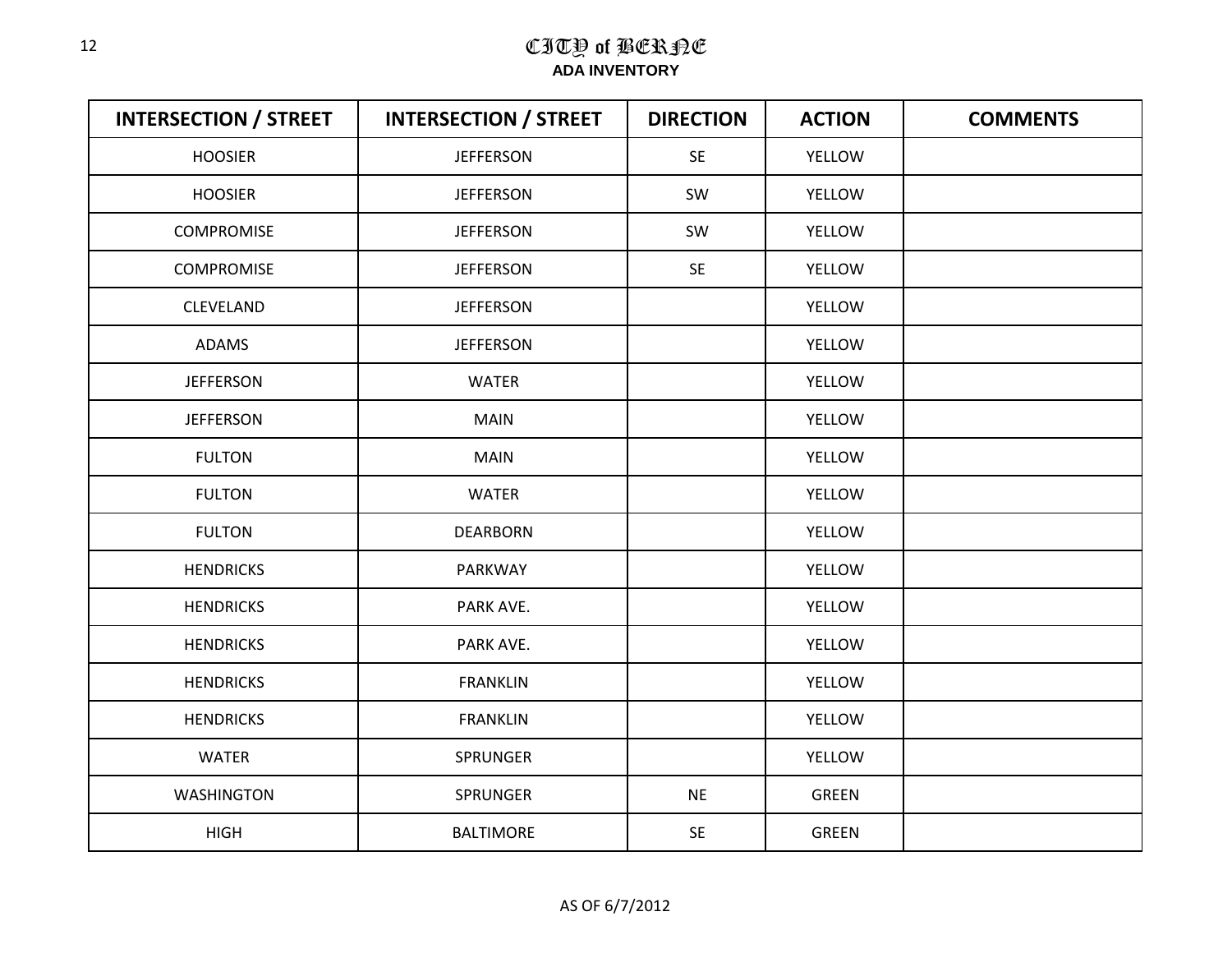| <b>INTERSECTION / STREET</b> | <b>INTERSECTION / STREET</b> | <b>DIRECTION</b> | <b>ACTION</b> | <b>COMMENTS</b> |
|------------------------------|------------------------------|------------------|---------------|-----------------|
| <b>HIGH</b>                  | <b>BALTIMORE</b>             | <b>NW</b>        | <b>GREEN</b>  |                 |
| <b>FRANKLIN</b>              | LEHMAN                       | SW               | <b>GREEN</b>  |                 |
| LEHMAN                       | <b>BRYAN</b>                 | <b>NE</b>        | <b>GREEN</b>  |                 |
| LEHMAN                       | <b>BRYAN</b>                 | SW               | <b>GREEN</b>  |                 |
| LEHMAN                       | <b>POPLAR</b>                | <b>NE</b>        | <b>GREEN</b>  |                 |
| <b>INDIANA</b>               | <b>BRYAN</b>                 | SW               | GREEN         |                 |
| <b>INDIANA</b>               | <b>BRYAN</b>                 | <b>NE</b>        | <b>GREEN</b>  |                 |
| <b>INDIANA</b>               | <b>FRANKLIN</b>              | <b>NW</b>        | GREEN         |                 |
| <b>COLUMBIA</b>              | <b>COMPROMISE</b>            | <b>NW</b>        | <b>GREEN</b>  |                 |
| <b>HARRISON</b>              | COMPROMISE                   | <b>NE</b>        | GREEN         |                 |
| <b>HARRISON</b>              | <b>COMPROMISE</b>            | <b>NW</b>        | <b>GREEN</b>  |                 |
| <b>HARRISON</b>              | <b>HIGH</b>                  | SW               | <b>GREEN</b>  |                 |
| <b>HARRISON</b>              | <b>MAIN</b>                  |                  | <b>GREEN</b>  |                 |
| 27                           | <b>FRANKLIN</b>              |                  | GREEN         |                 |
| 27                           | <b>MAIN</b>                  |                  | <b>GREEN</b>  |                 |
| 27                           | <b>WATER</b>                 |                  | GREEN         |                 |
| <b>LINN GROVE</b>            | <b>MAIN</b>                  |                  | GREEN         |                 |
| <b>LINN GROVE</b>            | <b>FRANKLIN</b>              | SE               | <b>GREEN</b>  |                 |
| PORTLAND                     | <b>MAIN</b>                  | <b>NE</b>        | <b>GREEN</b>  |                 |